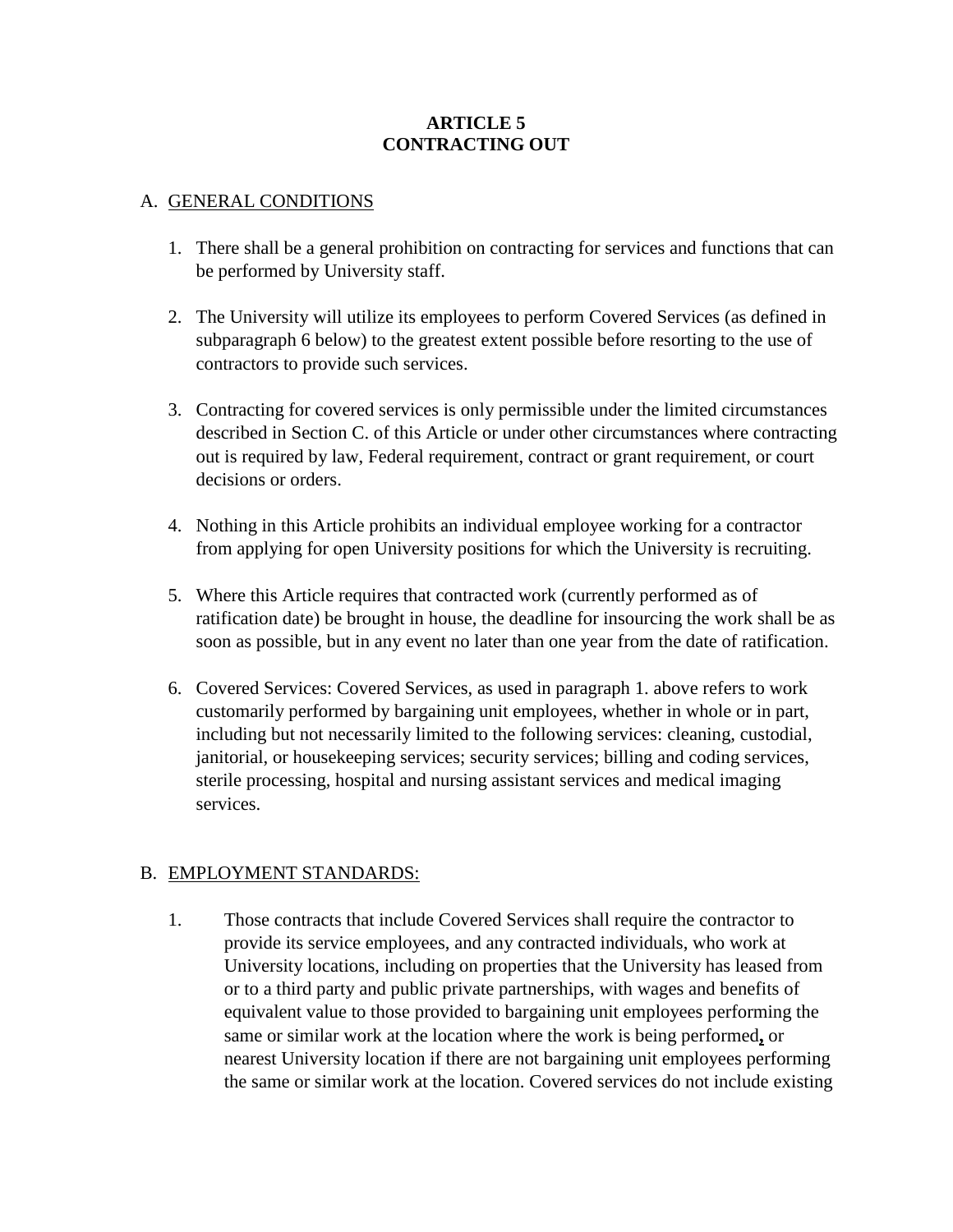contracts for lease agreements for commercial tenants who provide direct to the public sales and services.

- 2. In determining equivalent value, the University shall determine the pay rate and a composite benefits rate. The pay rate shall be step one of the entry-level classification performing comparable work. The University will use the location composite benefit rate (including retirement, social security, and medical, dental, vision, life, and disability insurance).
- 3. The University shall terminate its agreement with a contractor that fails to comply with the provisions in this Section B, or that fails to remedy its noncompliance within a reasonable timeframe, and shall make every effort to make sure that all affected workers are made whole by the contractor.

## C. GENERAL PROHIBITION ON CONTRACTING OUT

The following provisions set forth the only circumstances in which services customarily performed by bargaining unit employees may be contracted out. Contracting out should be used sparingly and treated as an option of last resort to address temporary needs, not as a means to replace employees with contractors.

- 1. The services are needed to address an actual emergency. An emergency may include, but is not limited to, the need to prevent the stoppage of University operations or to ensure continuous operations at the University medical centers.
- 2. The employees capable of providing the required services are not available at the University location in sufficient quantity or do not possess the necessary level of expertise, or the services cannot be performed satisfactorily by University employees, or the services are of a specialized or technical nature and the expertise, knowledge, ability and/or equipment required is not available internally. This provision shall be interpreted narrowly and shall not be relied upon to avoid reasonable efforts to hire and train sufficient numbers of University employees.
- 3. The services are incidental to a contract for the purchase or lease of real or personal property. This includes services that are to be provided on property that the University has leased to or from a third party or through public private partnerships. This does not include arrangements where the University maintains operational control.
- 4. The services are of such an urgent, temporary, or occasional nature that the delay resulting from their performance by University employees hired under the University's regular or ordinary hiring process, or the inefficiencies or difficulties in utilizing University employees, would frustrate the University's goals giving rise to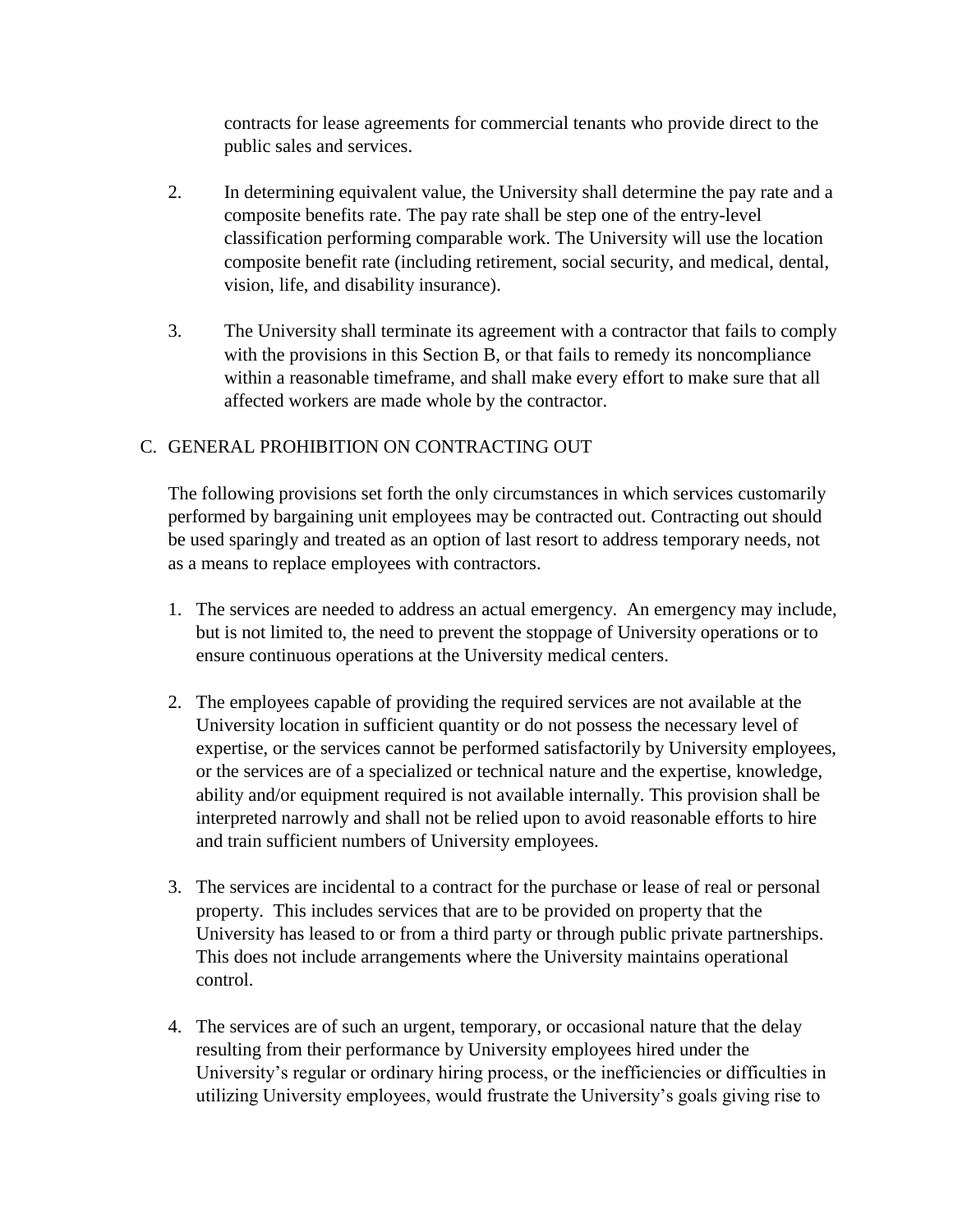the need for the services. This provision shall be interpreted narrowly and shall not be relied upon to justify the ongoing use of temporary workers.

- 5. The contractor will provide equipment, materials, facilities, or support services that could not be provided feasibly in the location where the services are to be performed. Services at remote facilities, which are those not within a 10-mile radius of a University campus, medical center, or Laboratory, may fall within this exception.
- 6. The services are performed by registry personnel in its clinical operations to address short-term staffing needs, including circumstances where the University's reasonable recruitment efforts to hire are unable to satisfy ongoing staffing needs.

# D. NOTICE PROVISIONS

1. The University shall provide notice to AFSCME 3299 prior to entering into, extending or renewing a contract that includes Covered Services valued at over \$100,000. Such notice shall specify the duration, scope of work, the wage/benefit parity information required in Section B. 2. for the work that will be performed, dollar value, and work location(s), if known.

In an effort to supply the union with adequate information to evaluate a proposed contract:

- a. Where a Request for Proposal will be issued, the University will provide a copy of the RFP at the time of issuance.
- b. Where no RFP will be issued, the University will provide relevant non-privileged information that is reasonably available pertaining to the contract at least thirty (30) calendar days prior to entering into, extending or renewing the contract.
- c. A copy of each notice required under this section shall be provided to both the local AFSCME office and to the AFSCME 3299 Executive Director.
- 2. The Notice shall set forth the provision in Section C. of this Article that the University is relying upon as a justification for its contracting decision.
- 3. Following receipt of the Notice, AFSCME 3299 shall have no more than fourteen (14) calendar days from the date of the Notice to request a meeting to provide alternatives to mitigate or avoid the need for the contract while satisfying the University's needs to provide the services at issue, or present such alternatives in writing.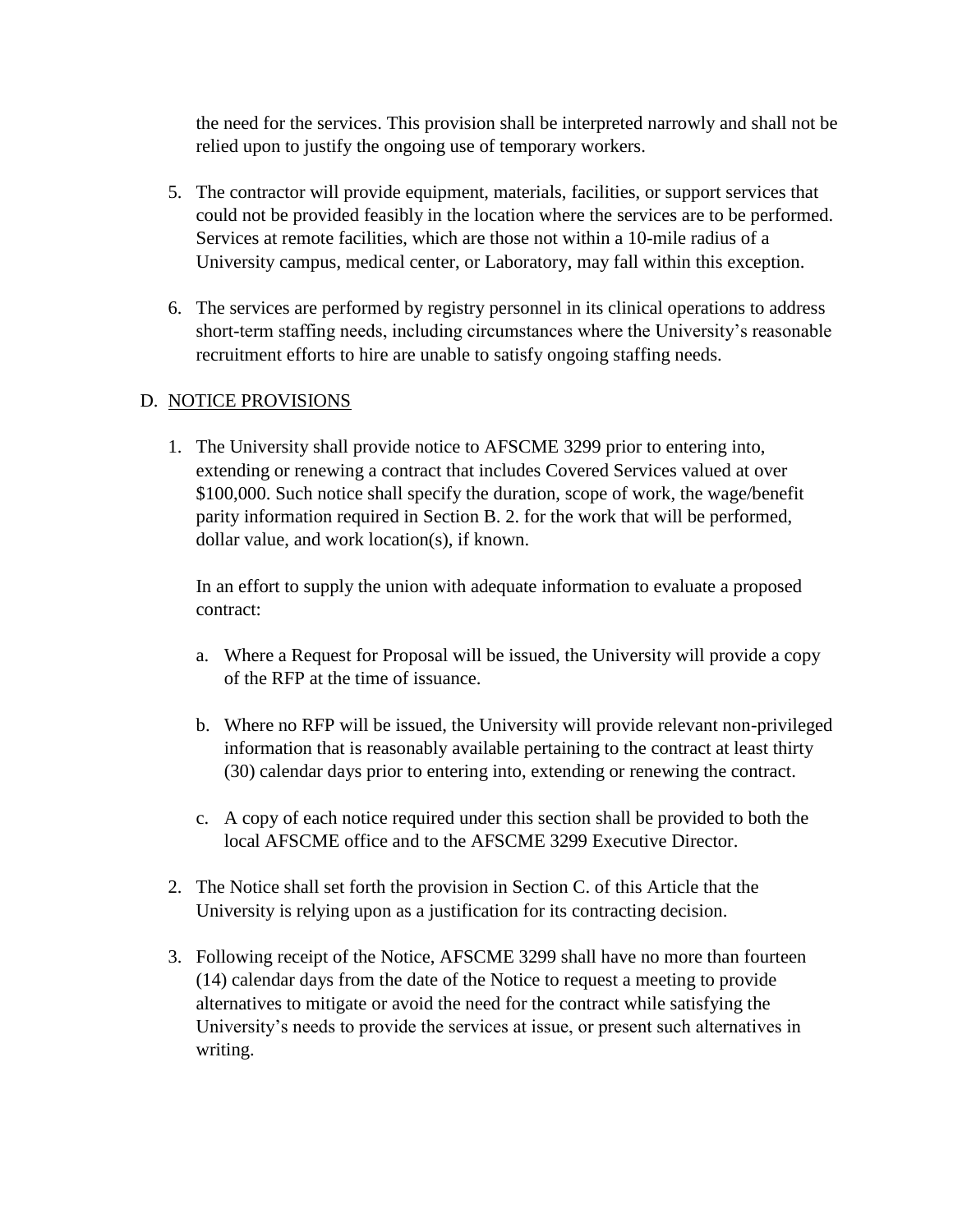- 4. The University shall consider any alternatives proposed by AFSCME within the fourteen (14) calendar day period and adopt them where feasible.
- 5. If the University has complied with the Notice provisions of Section 3 above and AFSCME does not request to meet or submit a written request in response to a Notice, as outlined in 3 above, or file an Article 5.C. grievance, the University may proceed with the contract.
- 6. The University will hold the meeting if requested, and/or respond to any written request from AFSCME within forty-five (45) days of receiving written request from AFSCME for items located in Section 3. The University shall release AFSCME employees in a without-loss-of-straight-time-pay status for the meeting in accordance with Article 15 - Labor/Management Relations. If AFSCME disagrees with the University's position, it may file an Article 5.C. grievance pursuant to Section H. below.
- 7. The University at the Systemwide level shall produce an annual report of all contracts for covered services, regardless of amount or duration, and shall provide the report to AFSCME no later than February 15th of each year.
	- a. The Report shall include information for each contract pertaining to compliance with Section B.
	- b. The JLMC on Workforce Inclusion shall agree on information to be contained in the report beyond the information enumerated in Section D.1. above.

# E. INSOURCING OF WORK

No later than February 15, 2020, the University shall identify covered services that have been provided on a continuous basis for 12 months or more through service contracts and shall, to the fullest extent possible, in-source that work to be provided by University employees. When the University brings Covered Services functions in-house, consistent with Regent Policy 5402, it shall follow the process below:

- 1. The University shall provide written notice to AFSCME 3299 which shall include the covered services, work location(s), estimated number of bargaining unit FTE, title(s), and the anticipated implementation date.
- 2. Workers who have worked for the contractor performing work at a University location for 1000 hours over a rolling twelve (12) month period or 35% time over a rolling thirty-six (36) month period*,* shall be offered UC career employment in the same classification at the same location or at a location within ten miles of the campus/medical center/lab where they performed the work under the contractor, provided they have the skills, certifications and licenses required.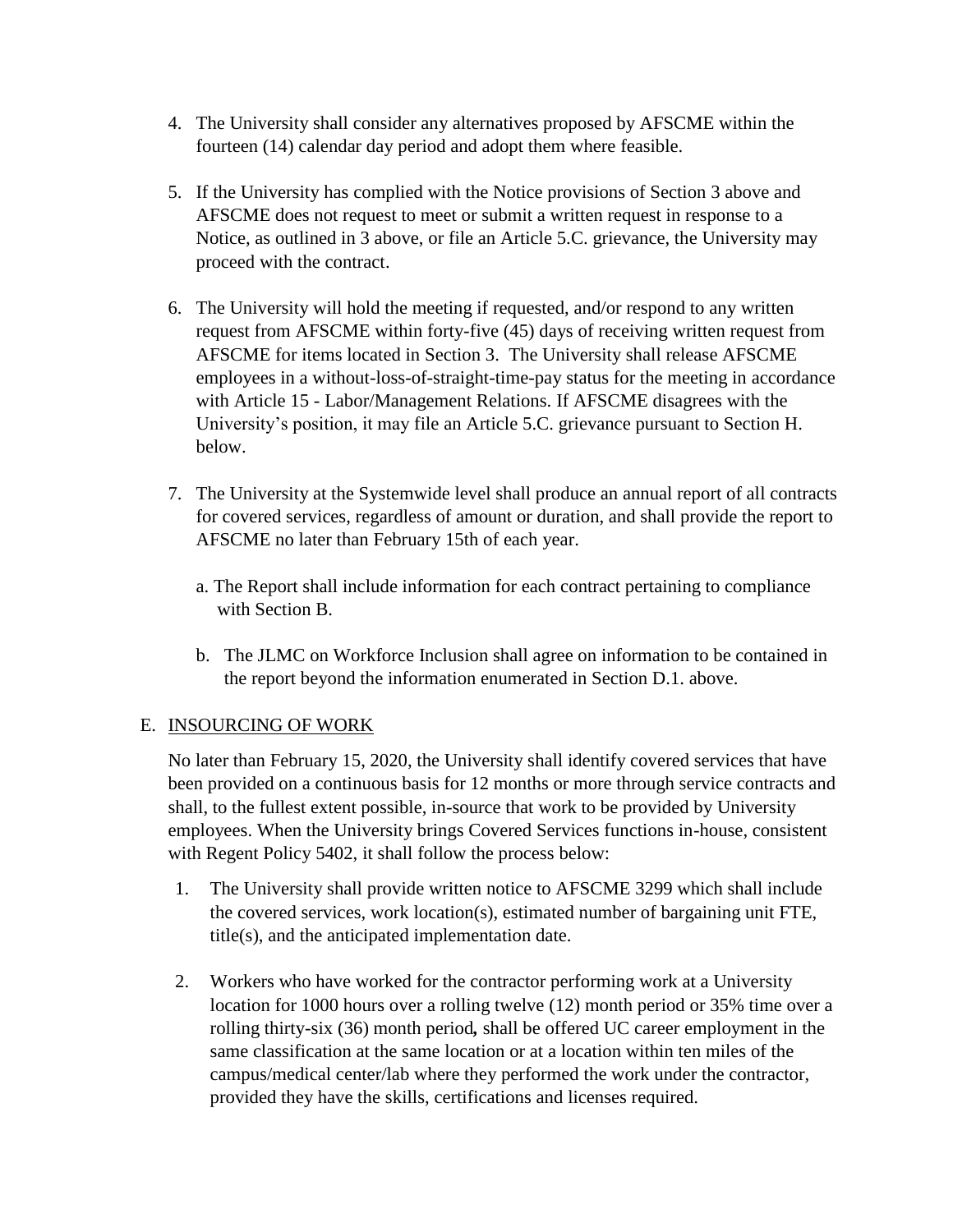- 3. The University shall use a streamlined version of its standard hiring practices to ensure barriers to UC employment are not imposed. Provided workers meet these requirements, including satisfactory UC background checks, there shall be no other basis for disqualifying workers to transition to UC employment. If a worker is disqualified for the initial position, they may be considered for another position at the same location.
- 4. A worker, who qualifies in paragraph two above, shall receive three (3) months credit toward satisfaction of the standard probationary period if they are hired into a position performing the same duties they have performed as a contract worker. The University may only extend an employee's probationary period by mutual agreement.
- 5. No employment time with the outside contractor will be credited to UC service.

## F. UC EMPLOYMENT CONVERSION PROCESS FOR QUALIFIED INDIVIDUALS

- 1. The University will exercise its best efforts to determine employees who meet the criteria to become qualified individuals. At any time, an employee who believes they meet the requirements to become a qualified individual as defined below may request that they be converted to a UC employee.
- 2. When an individual worker who works for an outside contractor performing the same services in the same classification at the same UC location works for 1000 hours in a rolling at least twelve (12) consecutive months month period, or 35% time over a rolling thirty-six (36) month period, the worker will be deemed a "qualified individual" (QI) for conversion to UC employment, provided they have skills, certifications and licenses required.
- 3. The QI must submit a written request (Appendix \_\_) to Human Resources contacts listed in said Appendix.
- 4. The University shall offer the QI a career UC position that the individual is qualified for, though it may not be in the same title and/or the same department as the contracted position the QI worked in. The UC career position shall be at the same location or within ten (10) miles of that location.
- 5. The QI shall be placed in a career UC position no later than one hundred twenty (120) days six months from the time the application was received.
- 6. The University shall use a streamlined version of its standard hiring practices to ensure barriers to UC employment are not imposed. Provided the QI meets these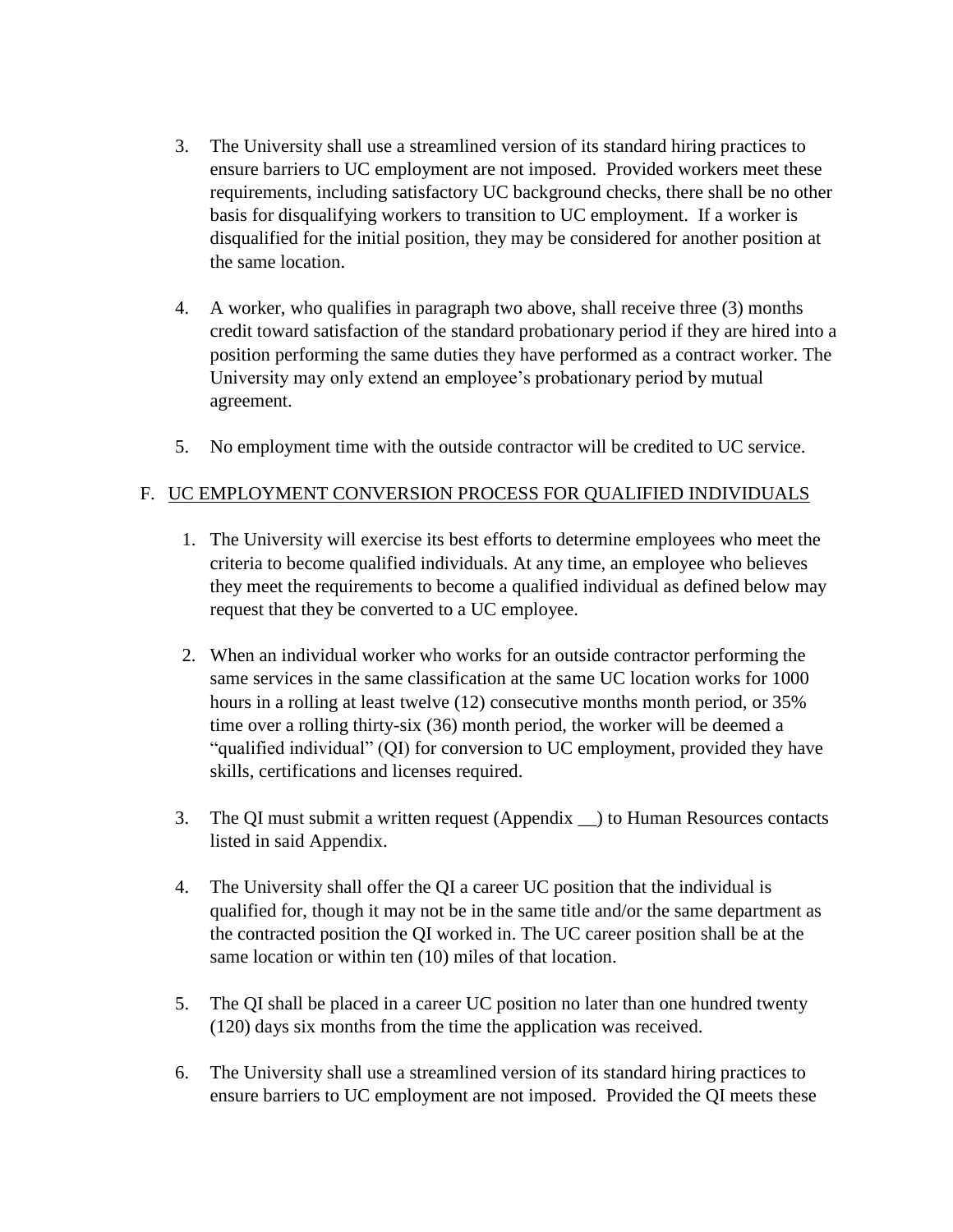requirements, including satisfactory UC background checks, there shall be no other basis for disqualifying the QI to transition to UC employment. If a QI is disqualified for the initial position, they may be considered for another position at the same location.

- 7. The QI shall receive three (3) months credit toward satisfaction of the standard probationary period if they are hired into a position performing the same duties they have performed as a contract worker for twelve (12) continuous months. The University may only extend an employee's probationary period by mutual agreement.
- 8. No employment time with the outside contractor shall be credited to UC service.

## G. NO DISPLACEMENT OF UNIVERSITY EMPLOYEES

Contracts for Covered Services shall not displace University employees. "Displacement" means demotion, layoff or involuntary reduction in time due to entering into a contract for services.

# H. SPECIAL ENFORCEMENT PROVISIONS REGARDING INAPPROPRIATE SERVICE CONTRACTS

- 1. These special enforcement provisions shall apply to an Article 5.C. grievance filed by AFSCME that an RFP or a pending contract does not comply with the provisions of Section C. above.
- 2. Such an Article 5. C. grievance shall be filed directly with the Executive Director-Labor Relations at the Office of the President no later than 14 calendar days after AFSCME has received the RFP or, where no RFP will issue, notice of a pending contract, or within 14 calendar days of the meeting provided for in Section D.6 above.
- 3. The Office of the President shall issue a written response to an Article 5.C. grievance within ten (10) calendar days of receipt.
- 4. If the Office of the President denies the Article 5. C. grievance and AFSCME wishes to file an appeal to arbitration, it shall file such a written appeal to arbitration no later than ten (10) calendar days after receipt of the University's response to the Executive Director-Labor Relations at the Office of the President.
- 5. The arbitration involving such an Article 5.C. grievance shall be conducted on an expedited basis in accordance with the provisions set forth below.